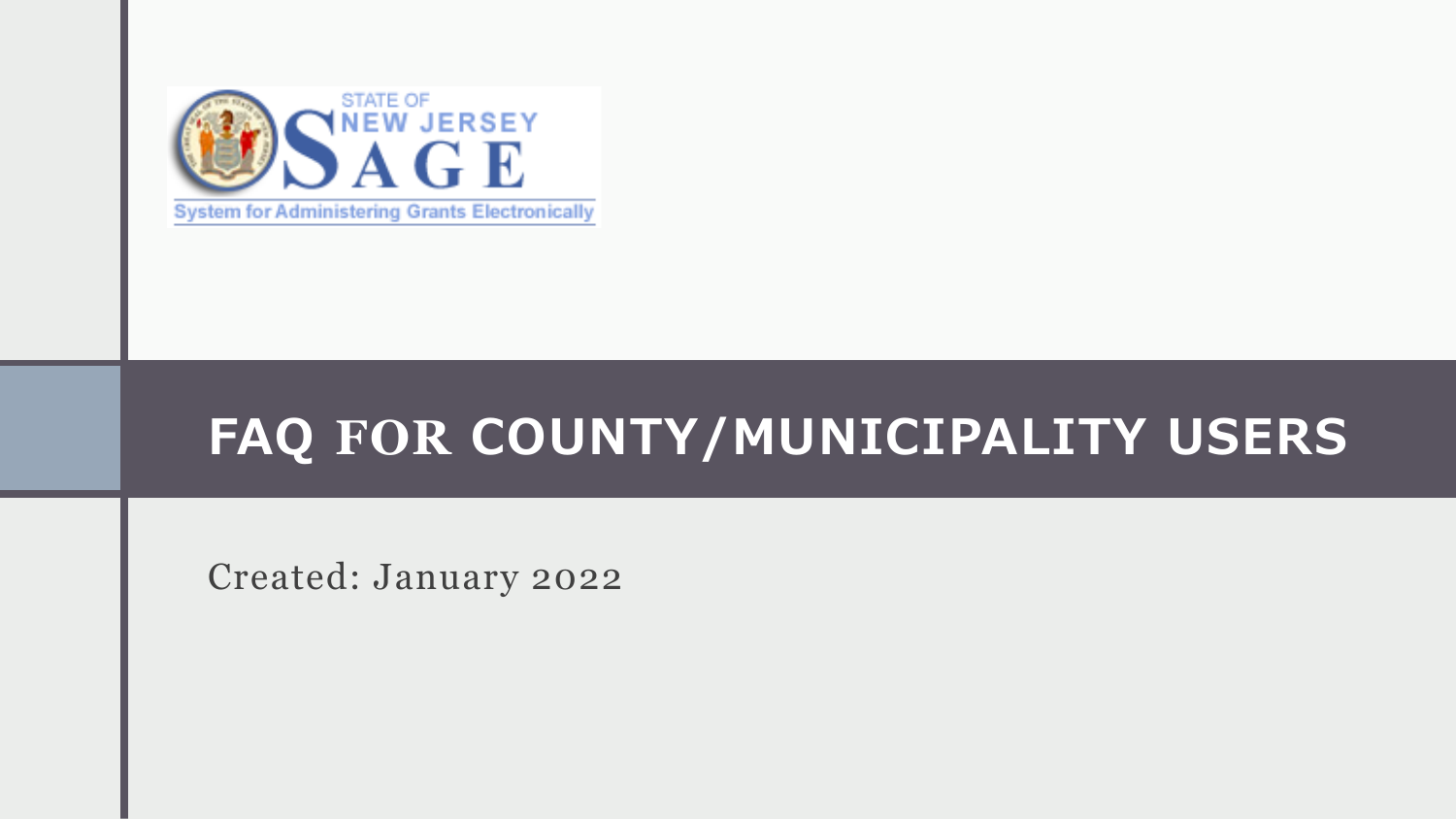# **Frequently Asked Questions**

- Q1. I am my organization's Authorized Official. How do I add other users to our organization in SAGE?
- Q2. I am a current SAGE user. What do I do if I forgot my username?
- Q3. I am a current SAGE user. What do I do if I forgot my password?
- Q4. How do I update my organization's profile in SAGE?
- Q5. How do I update my user profile in SAGE?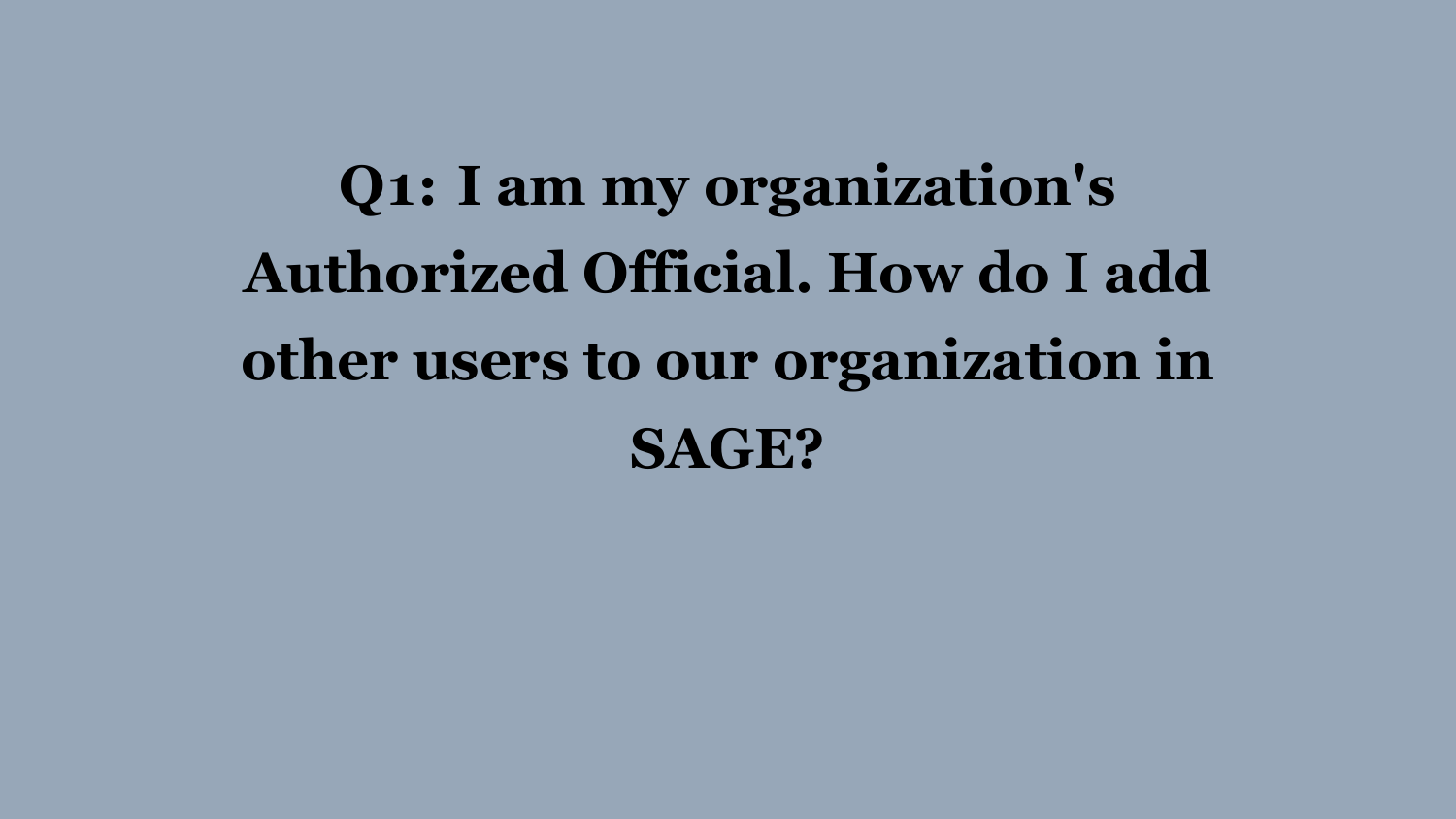Note: New users must be assigned a "Role" in the system. ("Agency Staff" have limited permissions.)

|                                                         | <b>Agency Administrator</b> | <b>Agency Staff</b> |
|---------------------------------------------------------|-----------------------------|---------------------|
| Auto-assigned to new<br>applications; adds other users. | X                           |                     |
| Initiates new grant<br>applications.                    | X                           |                     |
| Completes grant application<br>forms.                   | X                           | Χ                   |
| Submits grant applications to<br>the Department.        | X                           |                     |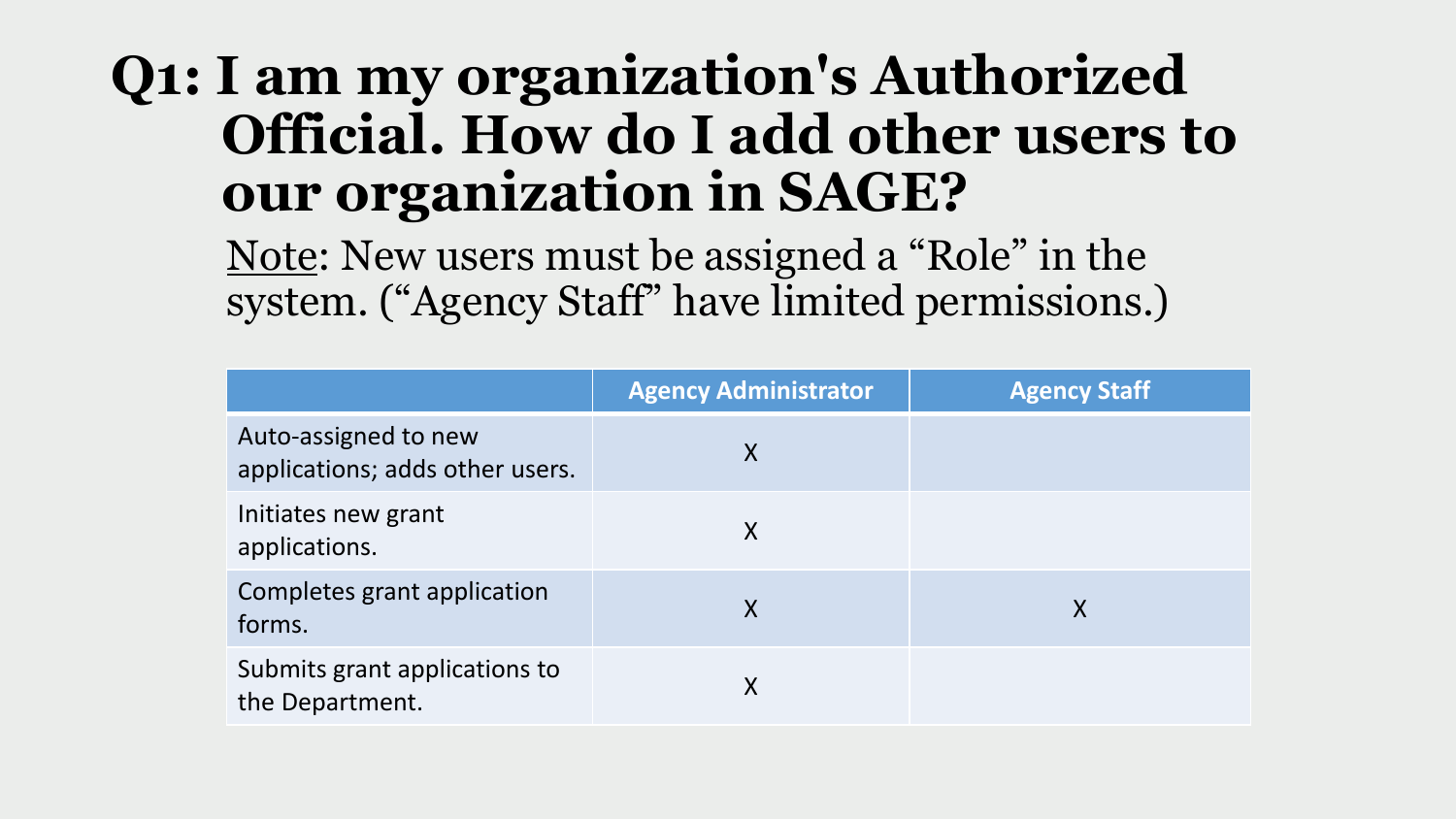Step 1: Login to SAGE and click the "Organization(s)" link.

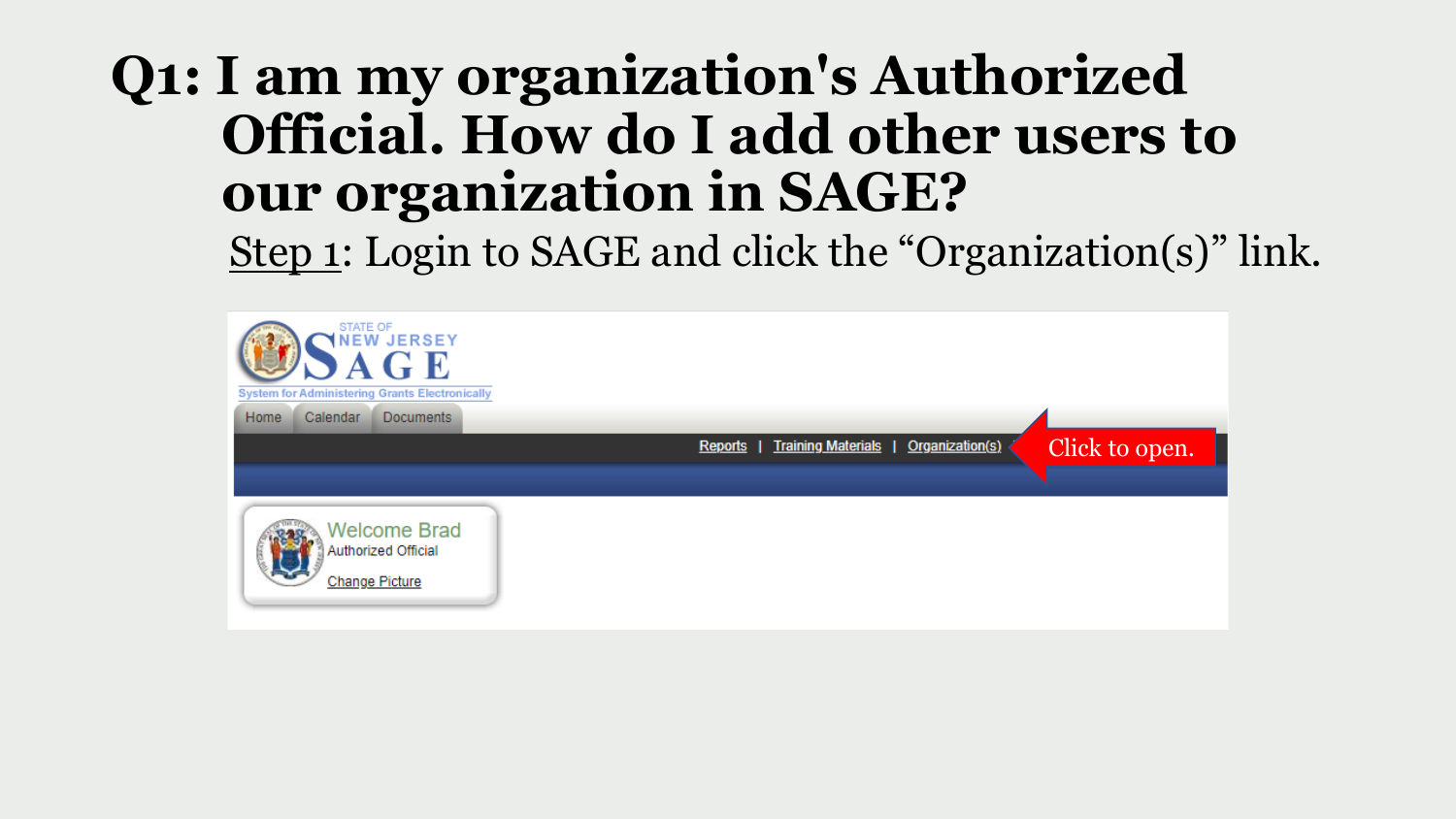Step 2: Click the "Organization Members" link.

| <b>STATE OF</b><br><b>System for Administering Grants Electronically</b><br>Calendar<br>Home | <b>NEW JERSEY</b><br>÷Ю<br><b>Documents</b>                                                 |                                                         |                                 |  |  |  |
|----------------------------------------------------------------------------------------------|---------------------------------------------------------------------------------------------|---------------------------------------------------------|---------------------------------|--|--|--|
|                                                                                              |                                                                                             | <b>Training Materials</b><br>Organization(s)<br>Reports | <b>Profile:</b><br>Logout       |  |  |  |
|                                                                                              |                                                                                             |                                                         | <b>SHOW HELP</b><br><b>SAVE</b> |  |  |  |
| <b>Back</b>                                                                                  | Organization - NJSAGE Test Org 1                                                            |                                                         |                                 |  |  |  |
|                                                                                              | Please complete all the required fields below. Required fields are marked with an $\star$ . |                                                         |                                 |  |  |  |
| <b>Organization Information</b>                                                              | <b>Organization Members</b>                                                                 | Click to access current members list.                   |                                 |  |  |  |
| Organization Information                                                                     |                                                                                             |                                                         |                                 |  |  |  |
| Name                                                                                         | NJSAGE Test Org 1                                                                           | *                                                       |                                 |  |  |  |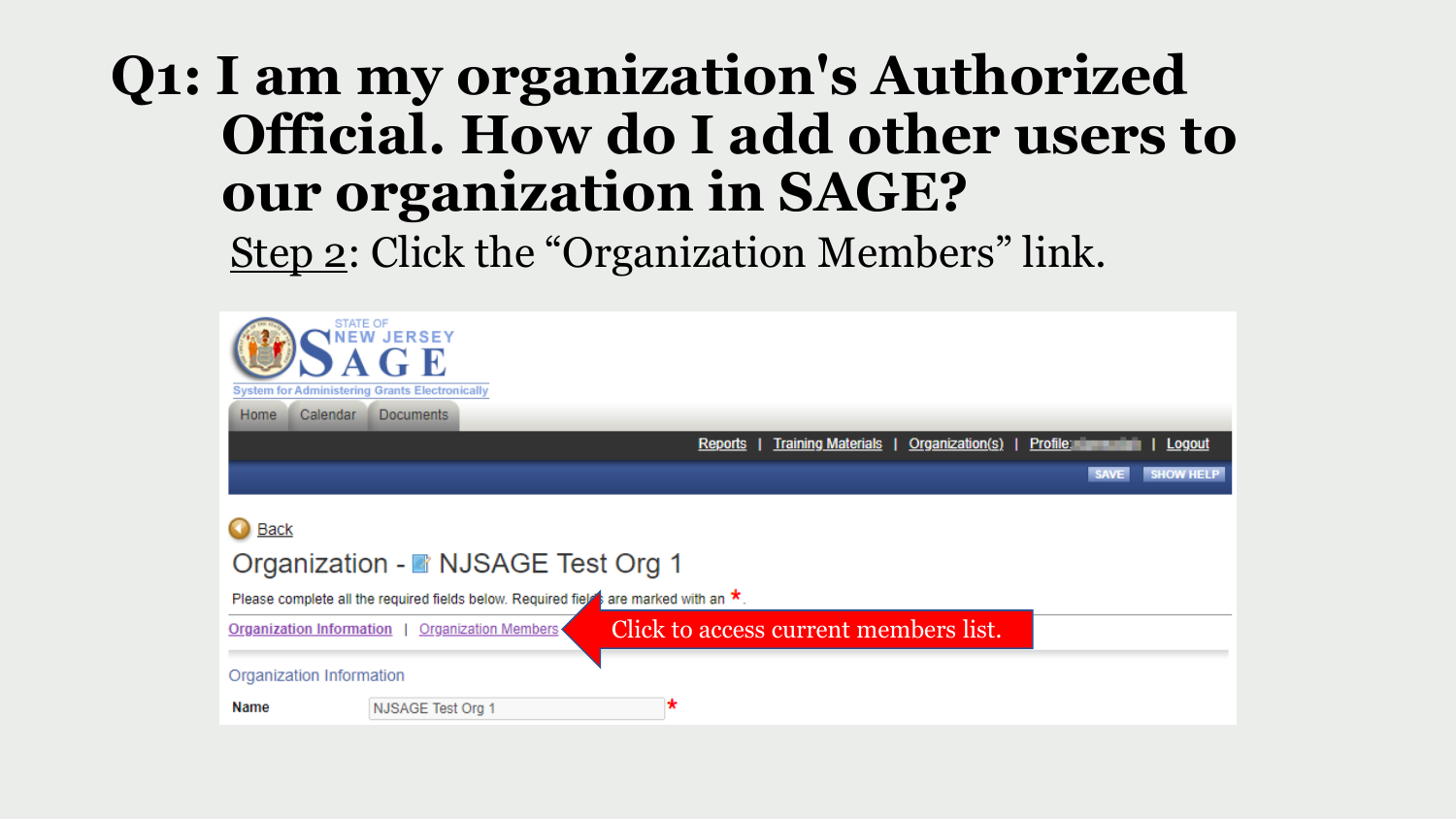#### **Q1: I am my organization's Authorized Official. How do I add other users to our organization in SAGE?** Step 3: Click the "Add Members" link.

| Organization - ■ NJSAGE Test Org 1<br>Follow the instructions listed below to add/remove/modify organization members.                                                                                                                                                                                                                      |                                     |                                   |                                          |                                        |  |  |
|--------------------------------------------------------------------------------------------------------------------------------------------------------------------------------------------------------------------------------------------------------------------------------------------------------------------------------------------|-------------------------------------|-----------------------------------|------------------------------------------|----------------------------------------|--|--|
| <b>Organization Members</b>   Organization Documents  <br>Organization Information  <br><b>Organization Details</b>                                                                                                                                                                                                                        |                                     |                                   |                                          |                                        |  |  |
| <b>Organization Members</b>                                                                                                                                                                                                                                                                                                                |                                     |                                   |                                          |                                        |  |  |
| Administrators with the authority to add members to your organization can follow these steps:                                                                                                                                                                                                                                              |                                     |                                   |                                          |                                        |  |  |
| • To add a member to your organization, select the Add Members link below.<br>• If a member has already added his/her information in the system, you can search for the member.<br>. If you need to add a member's information into the system, select New Member.<br>• For more detailed instructions, select the Show Help button above. |                                     |                                   |                                          |                                        |  |  |
| <b>Current Members</b><br><b>Add Members</b>                                                                                                                                                                                                                                                                                               | Click to add new member.            |                                   |                                          |                                        |  |  |
| Sort By:   --------SELECT------- v                                                                                                                                                                                                                                                                                                         | SELECT------- v Results Per Page 20 | <b>GO</b><br>$\checkmark$         |                                          |                                        |  |  |
| <b>Role</b><br><b>Person</b>                                                                                                                                                                                                                                                                                                               | <b>Active Dates</b>                 | <b>Active</b><br><b>Documents</b> | <b>Assigned By</b><br><b>Modified By</b> | <b>Assignment</b><br><b>Categories</b> |  |  |
|                                                                                                                                                                                                                                                                                                                                            |                                     |                                   |                                          |                                        |  |  |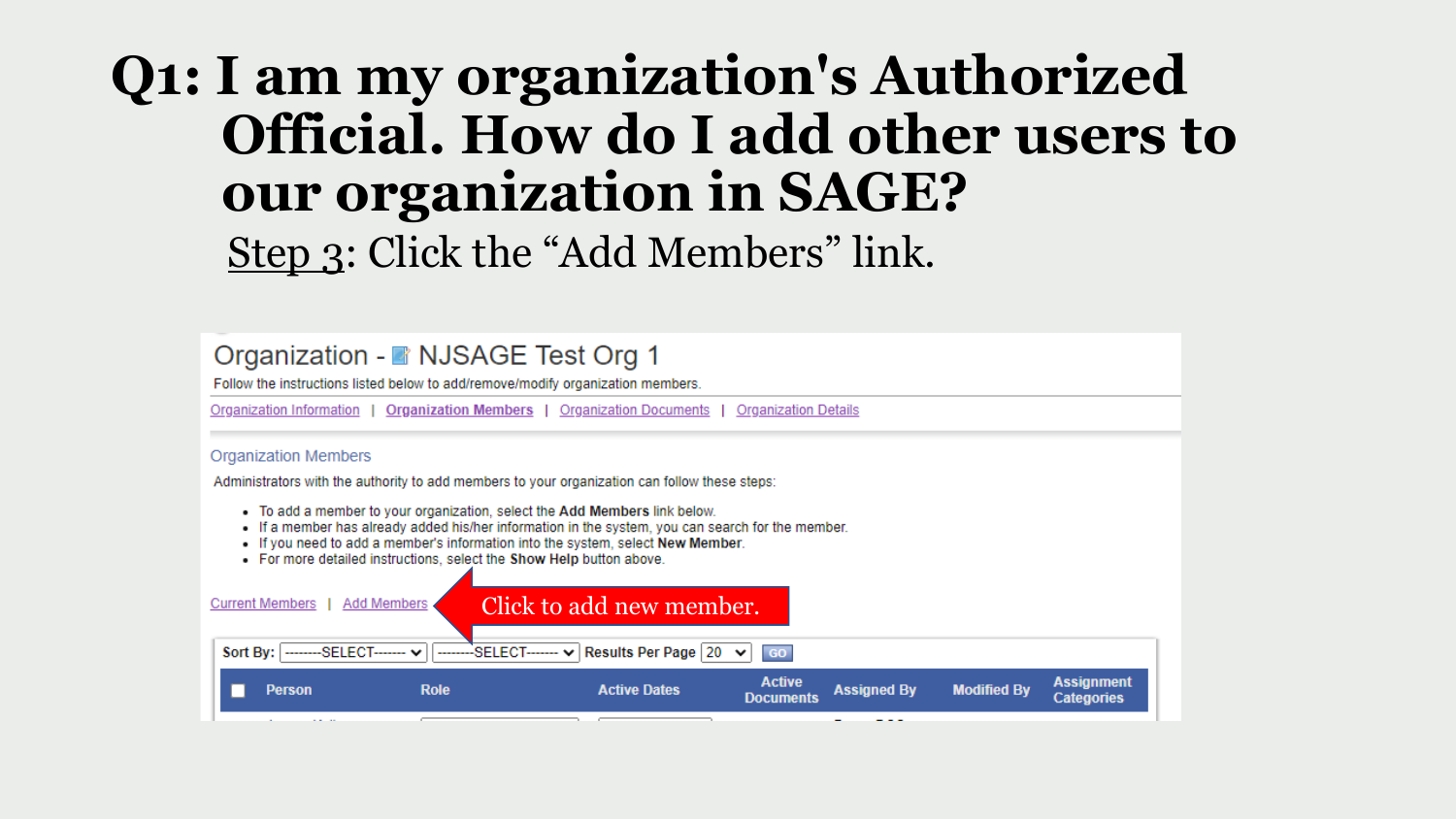Step 4: Search for an existing user or create a new user account.

|                 | Organization Information                                                                                                                                                                                                              |               |                   | <b>Organization Members   Organization Documents   Organization Details</b>                       |  |
|-----------------|---------------------------------------------------------------------------------------------------------------------------------------------------------------------------------------------------------------------------------------|---------------|-------------------|---------------------------------------------------------------------------------------------------|--|
|                 | <b>Organization Members</b>                                                                                                                                                                                                           |               |                   |                                                                                                   |  |
|                 | Administrators with the authority to add members to your organization can follow these steps:                                                                                                                                         |               |                   |                                                                                                   |  |
|                 | - To add a member to your organization, select the Add Members link below.<br>. If you need to add a member's information into the system, select New Member.<br>• For more detailed instructions, select the Show Help button above. |               |                   | . If a member has already added his/her information in the system, you can search for the member. |  |
| Current Members | Add Members                                                                                                                                                                                                                           |               |                   | Option 2:                                                                                         |  |
|                 |                                                                                                                                                                                                                                       | <b>SEARCH</b> | <b>NEW MEMBER</b> | Click to create new account.                                                                      |  |
| Person Search   |                                                                                                                                                                                                                                       |               |                   |                                                                                                   |  |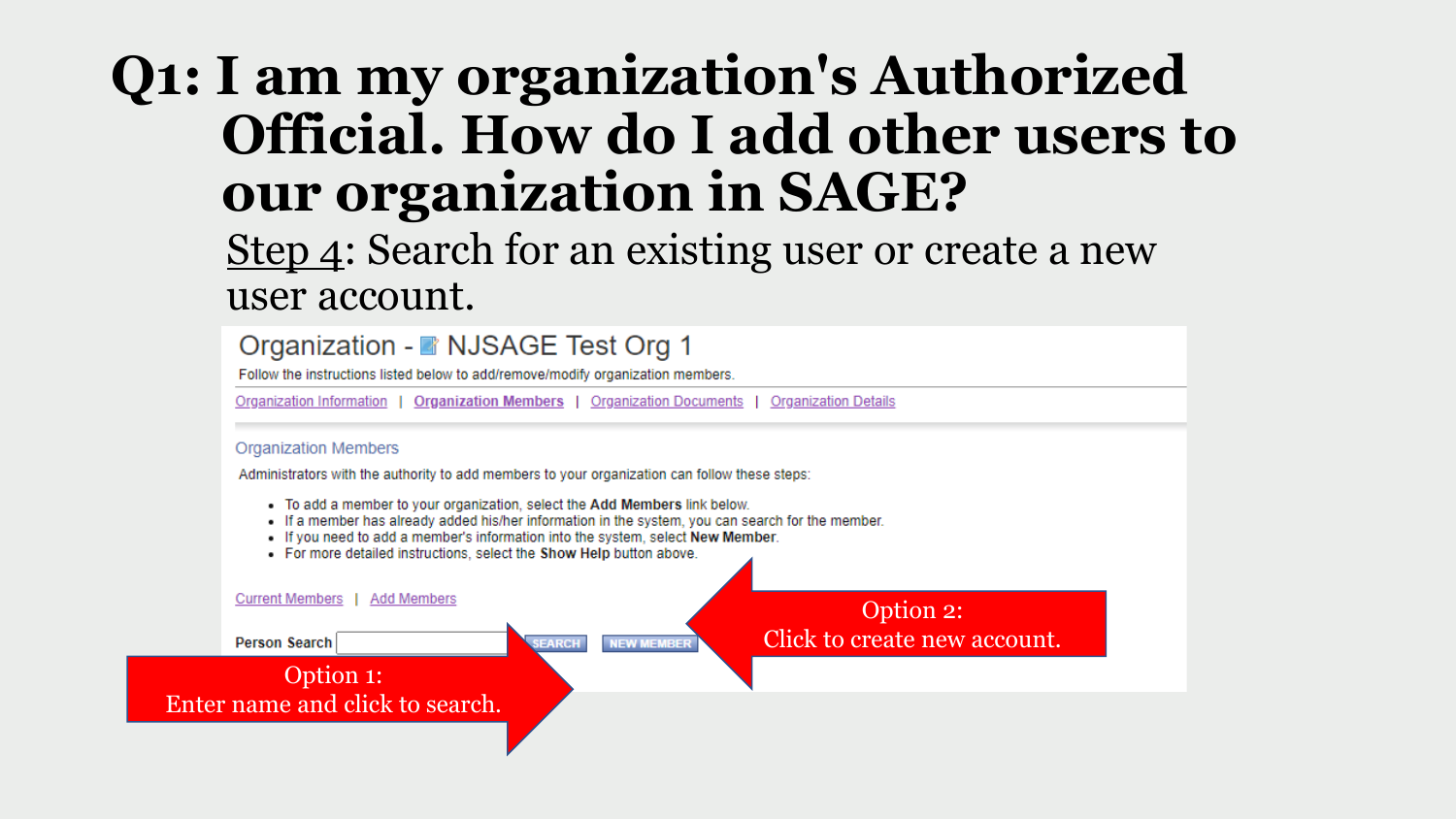Step  $5$  – Option 1: Assign an existing user to your organization.

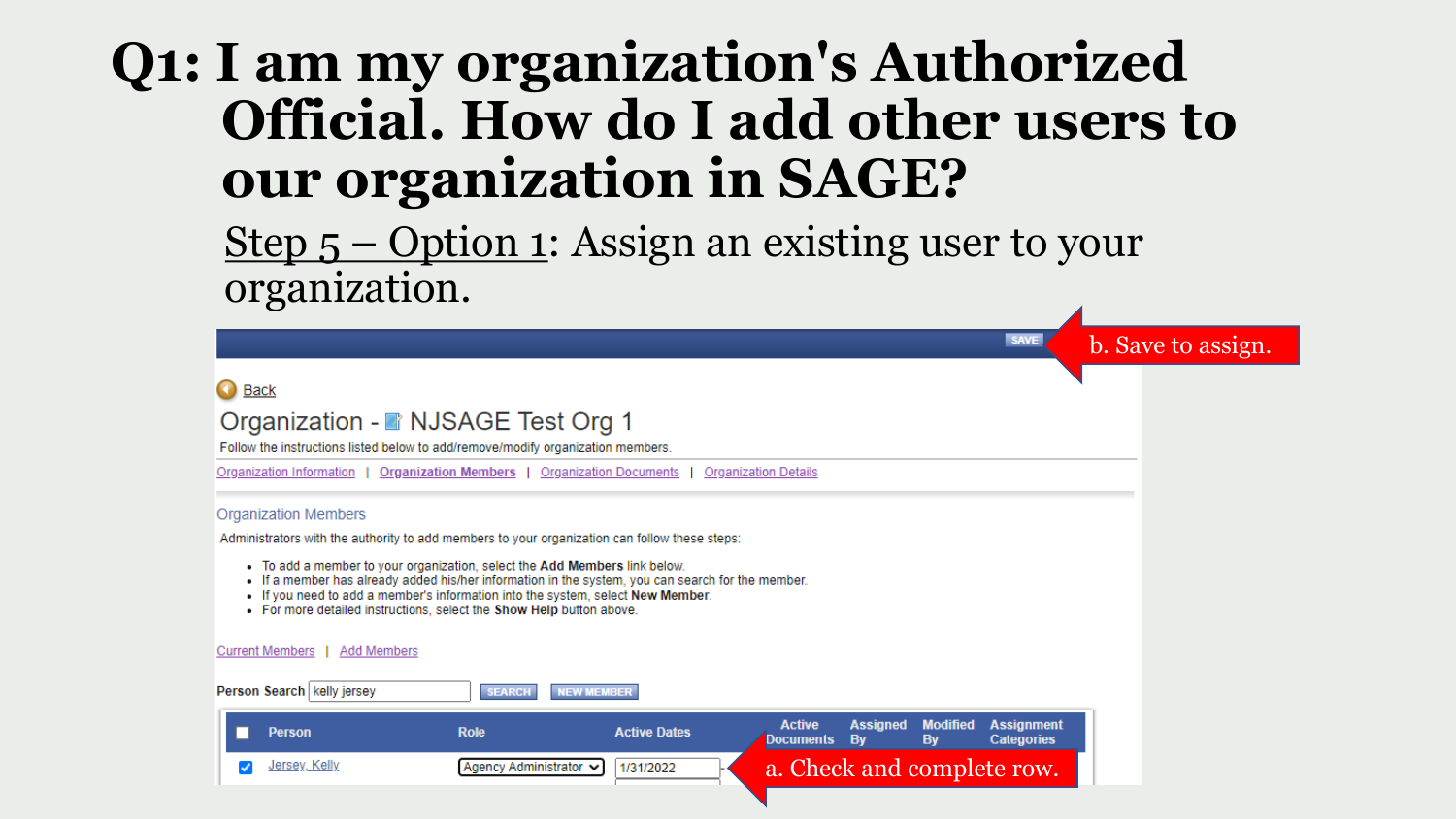Step  $5$  – Option 2: Assign a new user to your organization.

|                                                                                               | <b>SAVE &amp; ADD TO ORGANIZATION</b><br>b. Save to assign. |
|-----------------------------------------------------------------------------------------------|-------------------------------------------------------------|
| Back                                                                                          |                                                             |
| Organization - ■ NJSAGE Test Org 1                                                            |                                                             |
| Follow the instructions listed below to add/remove/modify organization members.               |                                                             |
| Organization Members   Organization Documents<br>Organization Information                     | <b>Organization Details</b>                                 |
| Add/Edit Members                                                                              |                                                             |
| Administrators with the authority to add members to your organization can follow these steps: |                                                             |
| Please complete the information below. All required fields are marked with an $\star$ .       |                                                             |
| Prefix<br>Middle<br><b>First</b><br>Last                                                      | <b>Suffix</b>                                               |
| a. Complete required fields.                                                                  | ×<br>$\checkmark$                                           |
|                                                                                               |                                                             |
| Email                                                                                         |                                                             |
| Username                                                                                      |                                                             |
| <b>Confirm Password</b><br>Password                                                           |                                                             |
| 1/31/2022<br><b>Date Active</b><br>Date Inactive                                              |                                                             |
| V <del>*</del><br>Role<br>$-$ Select $-$                                                      |                                                             |
|                                                                                               |                                                             |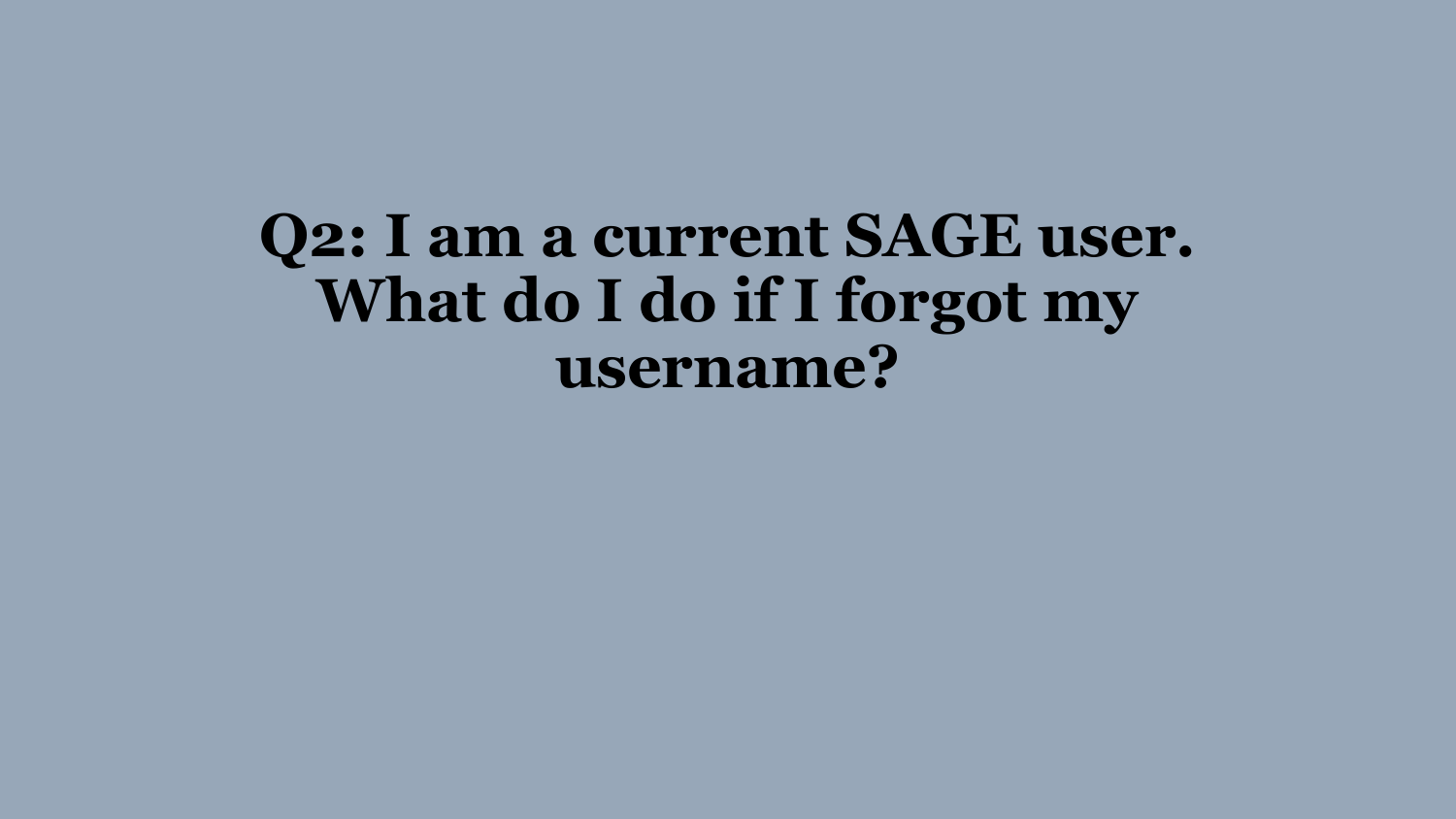Step 1: Visit [www.sage.nj.gov](http://www.sage.nj.gov/) and click the "Forgot" Username/Password" link.

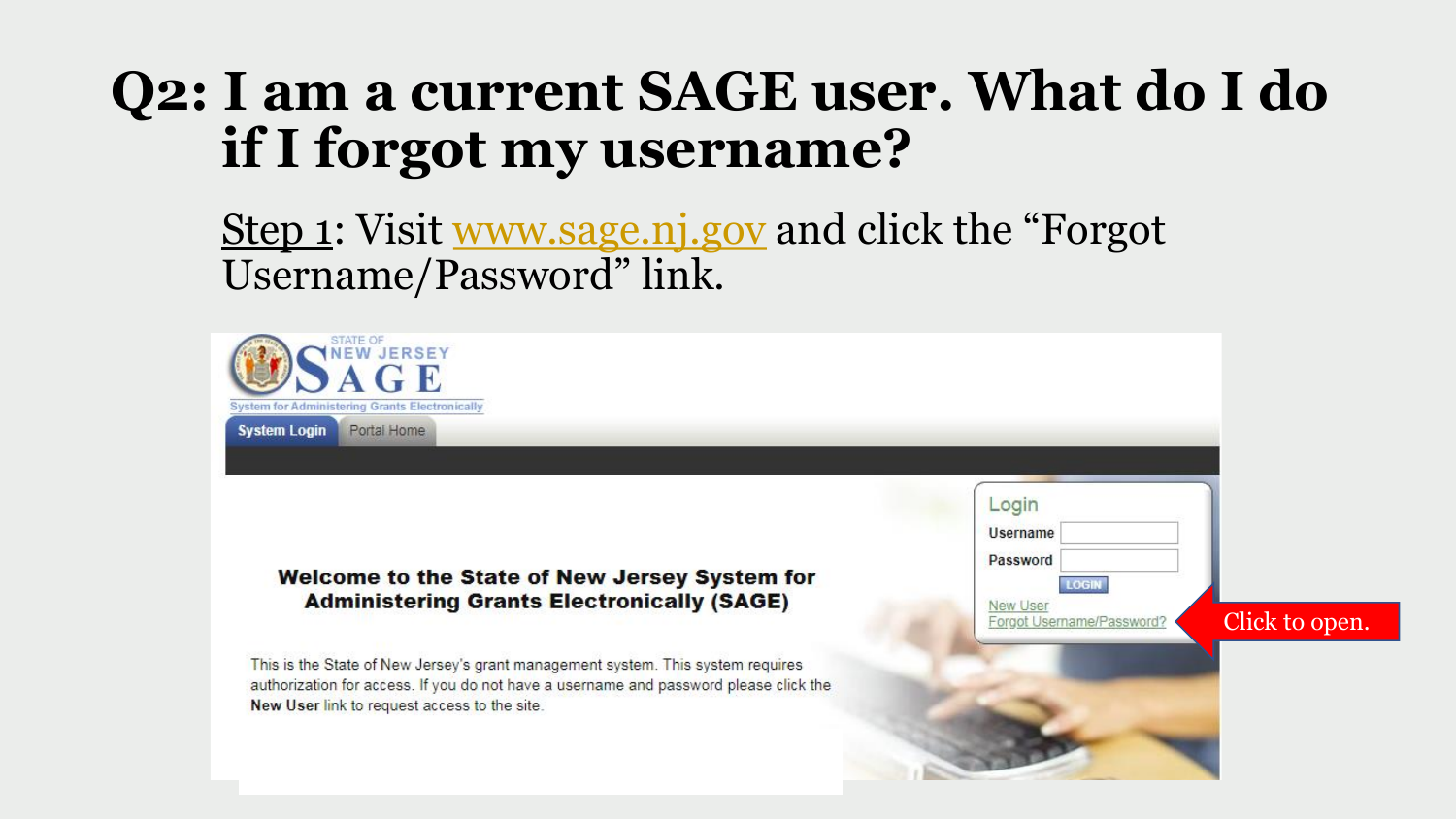#### Step 2: Click the "Forgot Username?" link.

| <b>STATE OF</b><br><b>NEW JERSEY</b><br>$\subset$ E<br><b>System for Administering Grants Electronically</b><br>Portal Home<br>System Login |                  |                  |
|---------------------------------------------------------------------------------------------------------------------------------------------|------------------|------------------|
|                                                                                                                                             |                  | <b>SHOW HELP</b> |
| <b>Back</b>                                                                                                                                 |                  |                  |
| Forgot Your Password?<br>Please enter the following information to reset your password.                                                     |                  |                  |
| You will be e-mailed a new password if a matching e-mail address is found.                                                                  |                  |                  |
| Please enter your username                                                                                                                  | Forgot Username? | Click to open.   |
| Please enter your e-mail address                                                                                                            | *                |                  |
| <b>RESET MY PASSWORD AND E-MAIL ME THE NEW ONE</b>                                                                                          |                  |                  |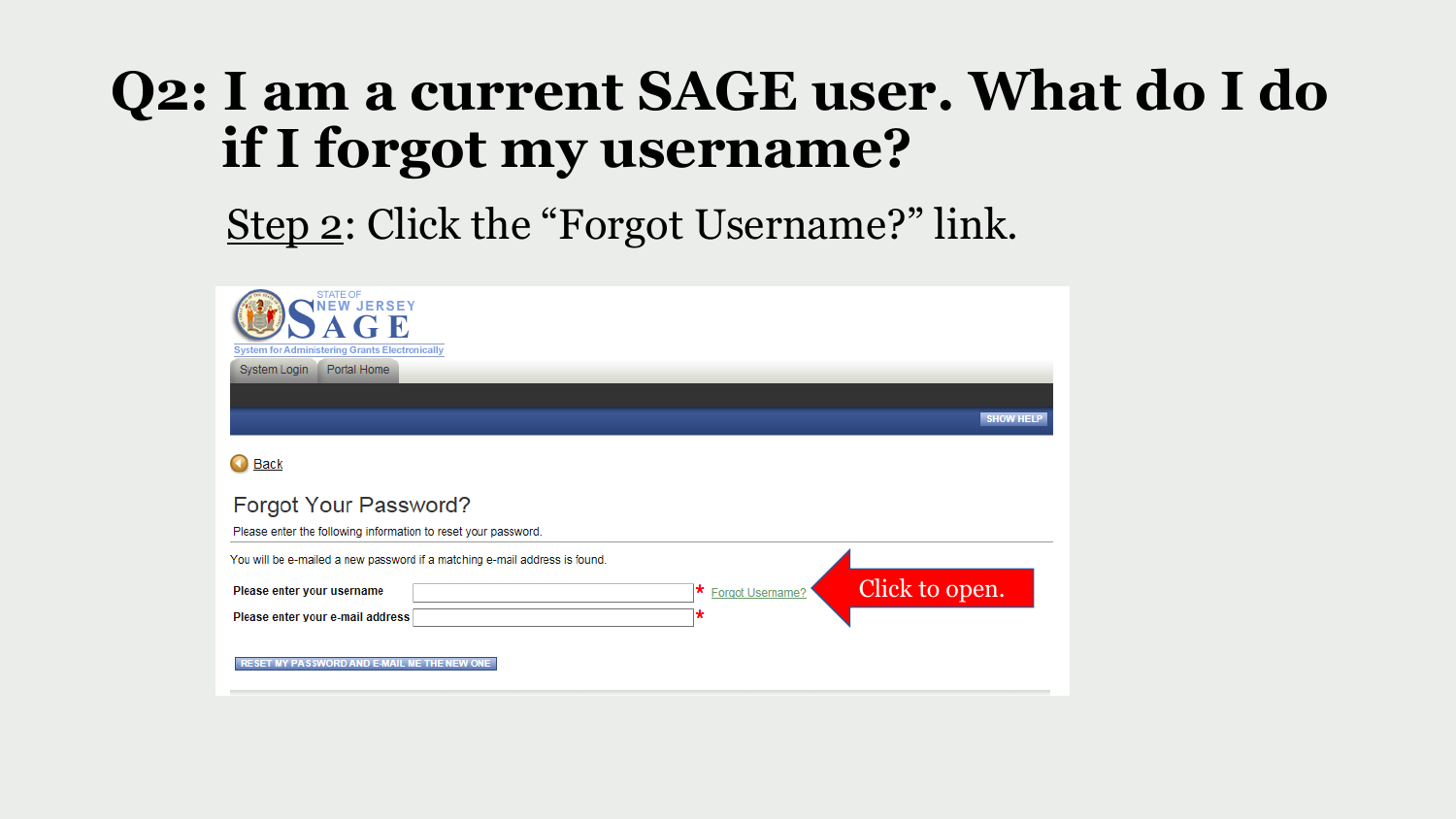#### Step 3: Request your username.

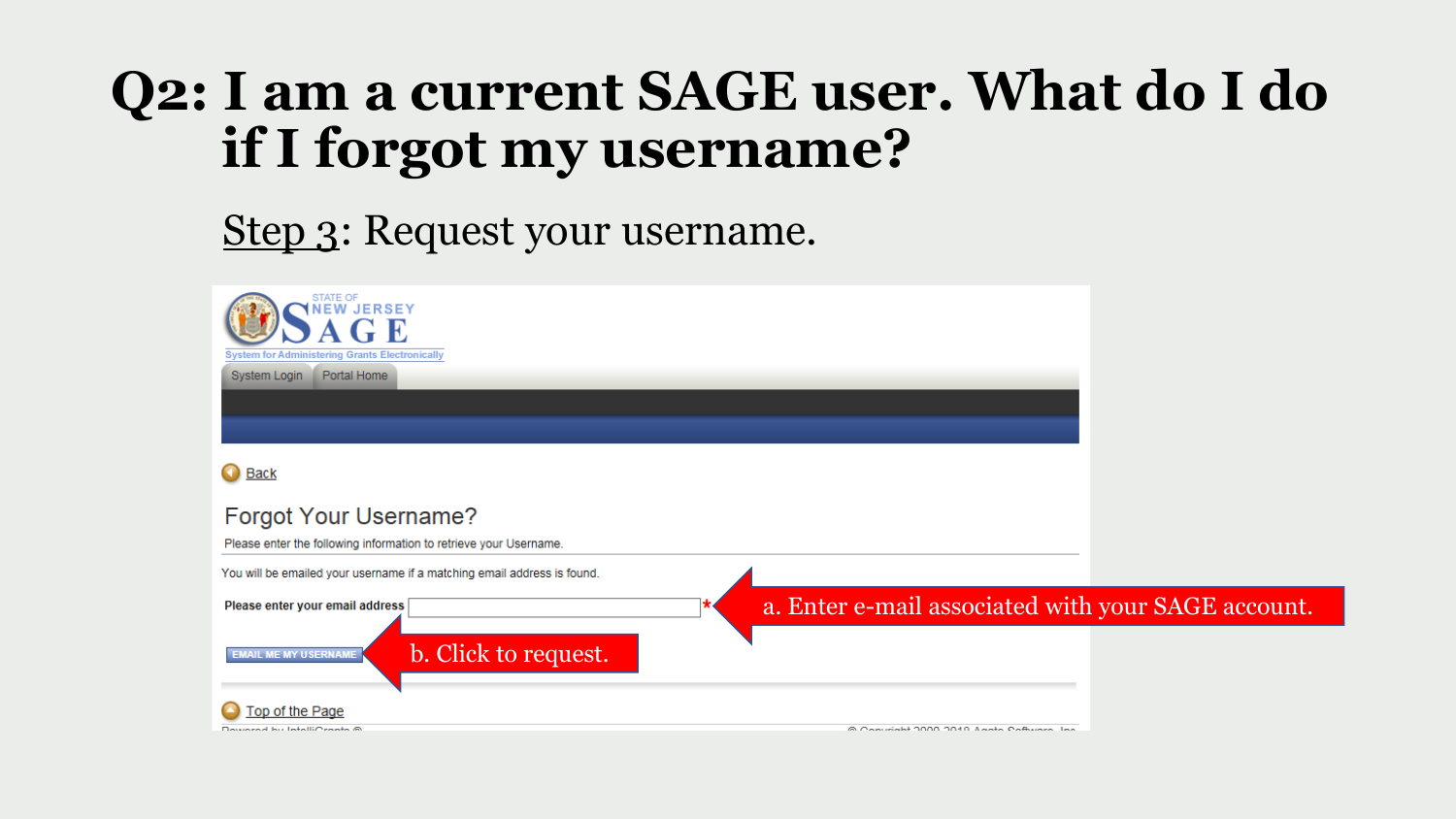Step 4: You will receive the requested information immediately via e-mail.

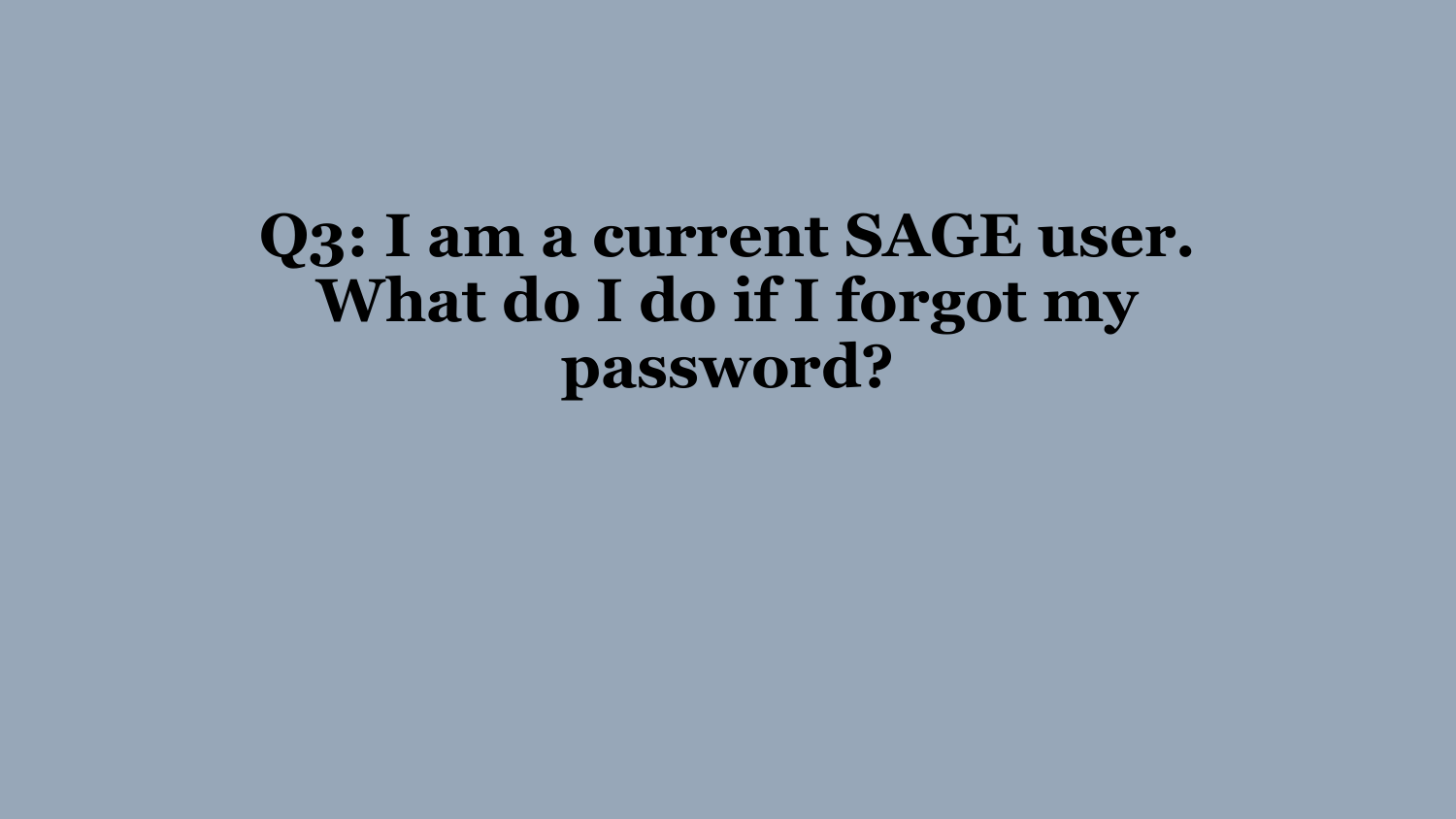Step 1: Visit [www.sage.nj.gov](http://www.sage.nj.gov/) and click the "Forgot" Username/Password" link.

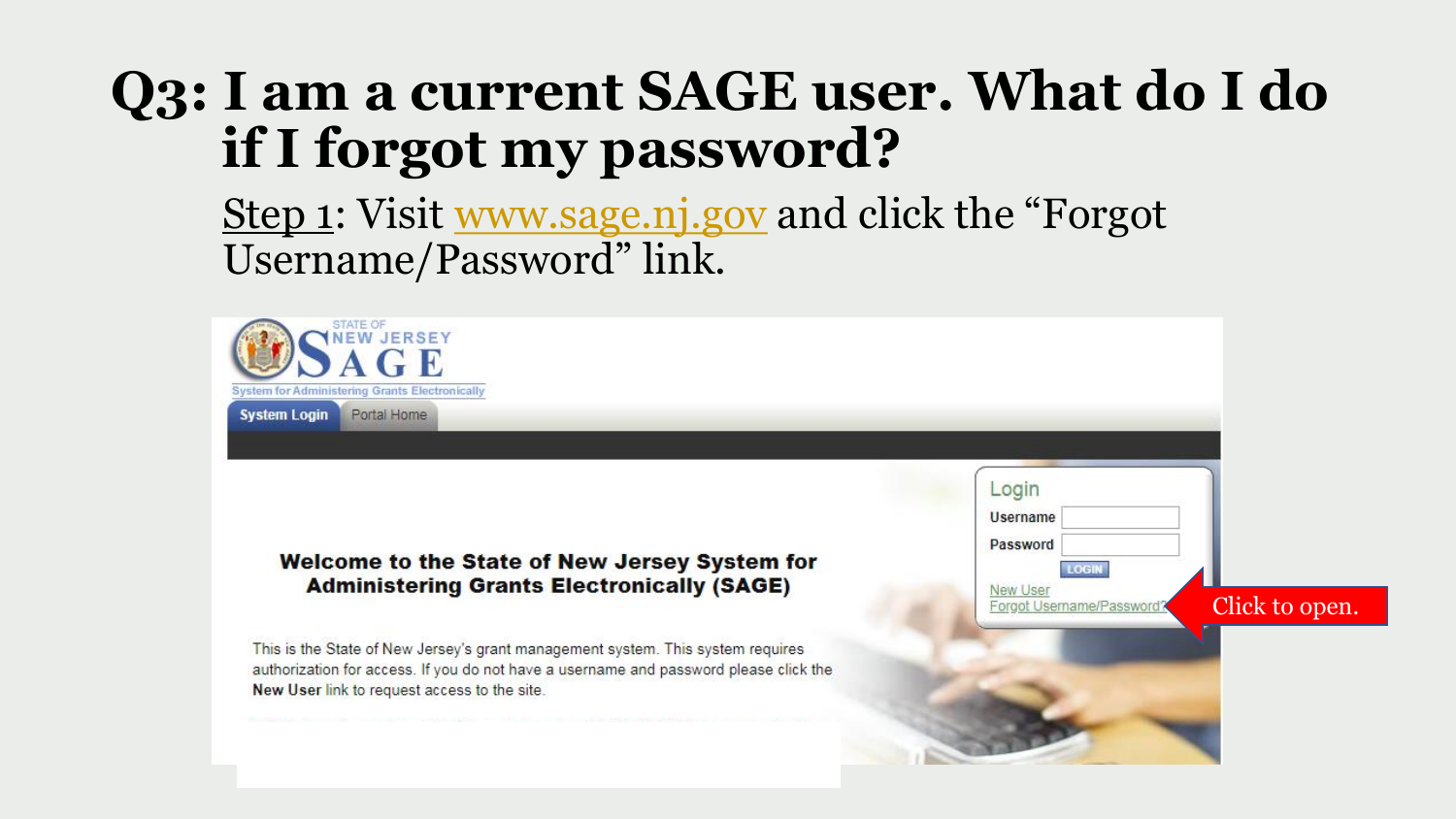Step 2: Click the "Forgot Username?" link.

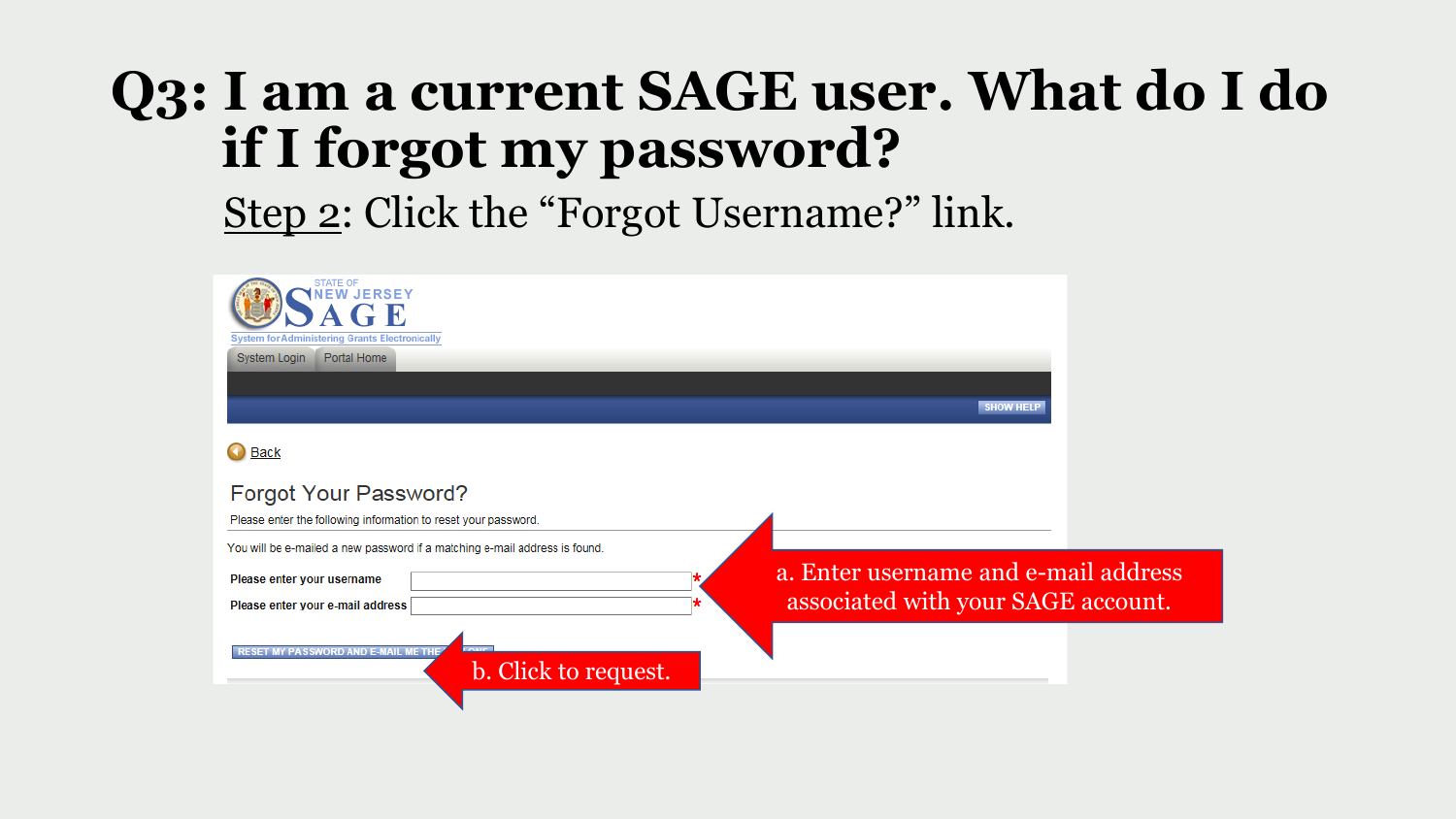Step 3: You will receive the requested information immediately via e-mail.

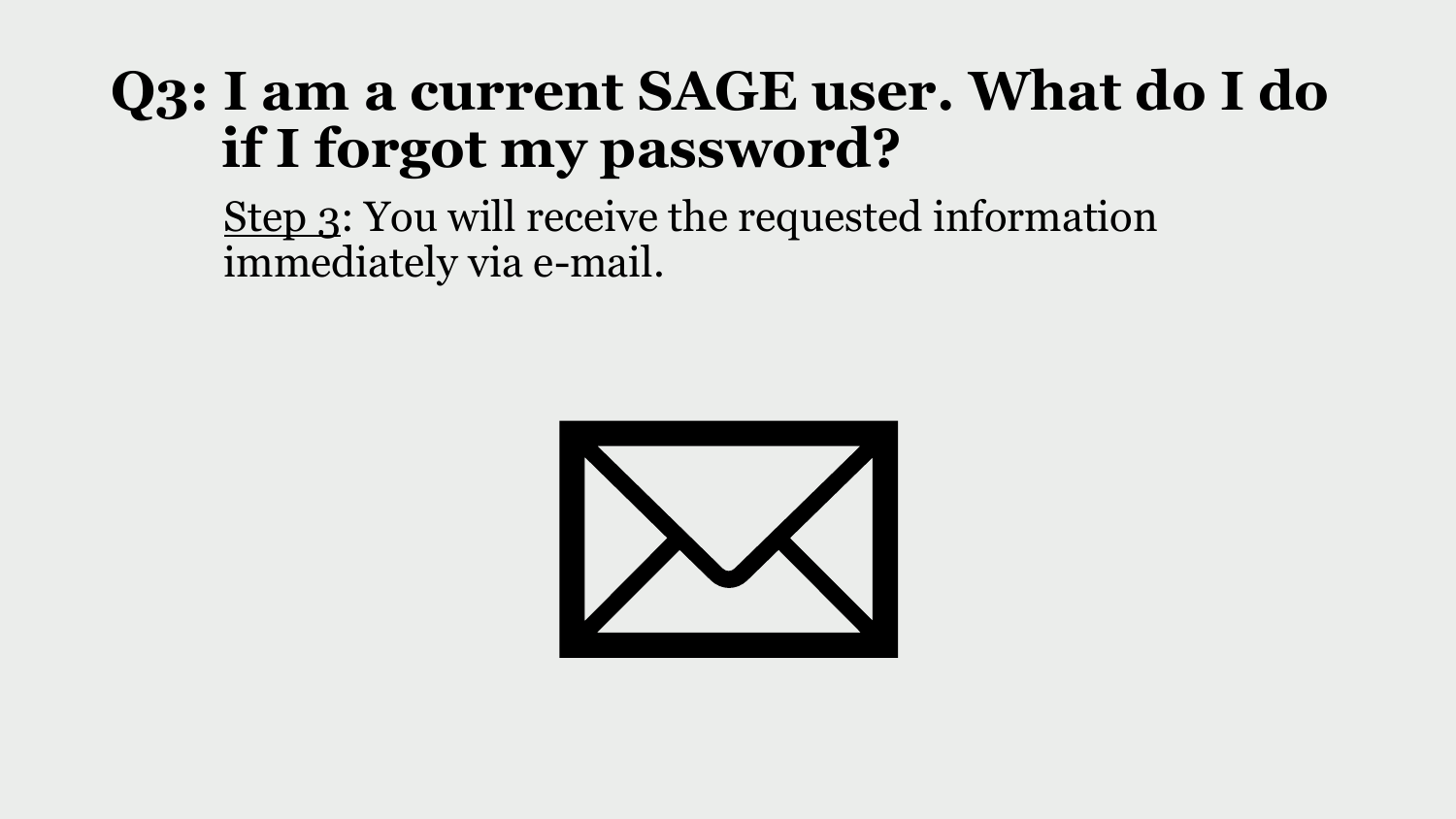# **Q4: How do I update my organization's profile in SAGE?**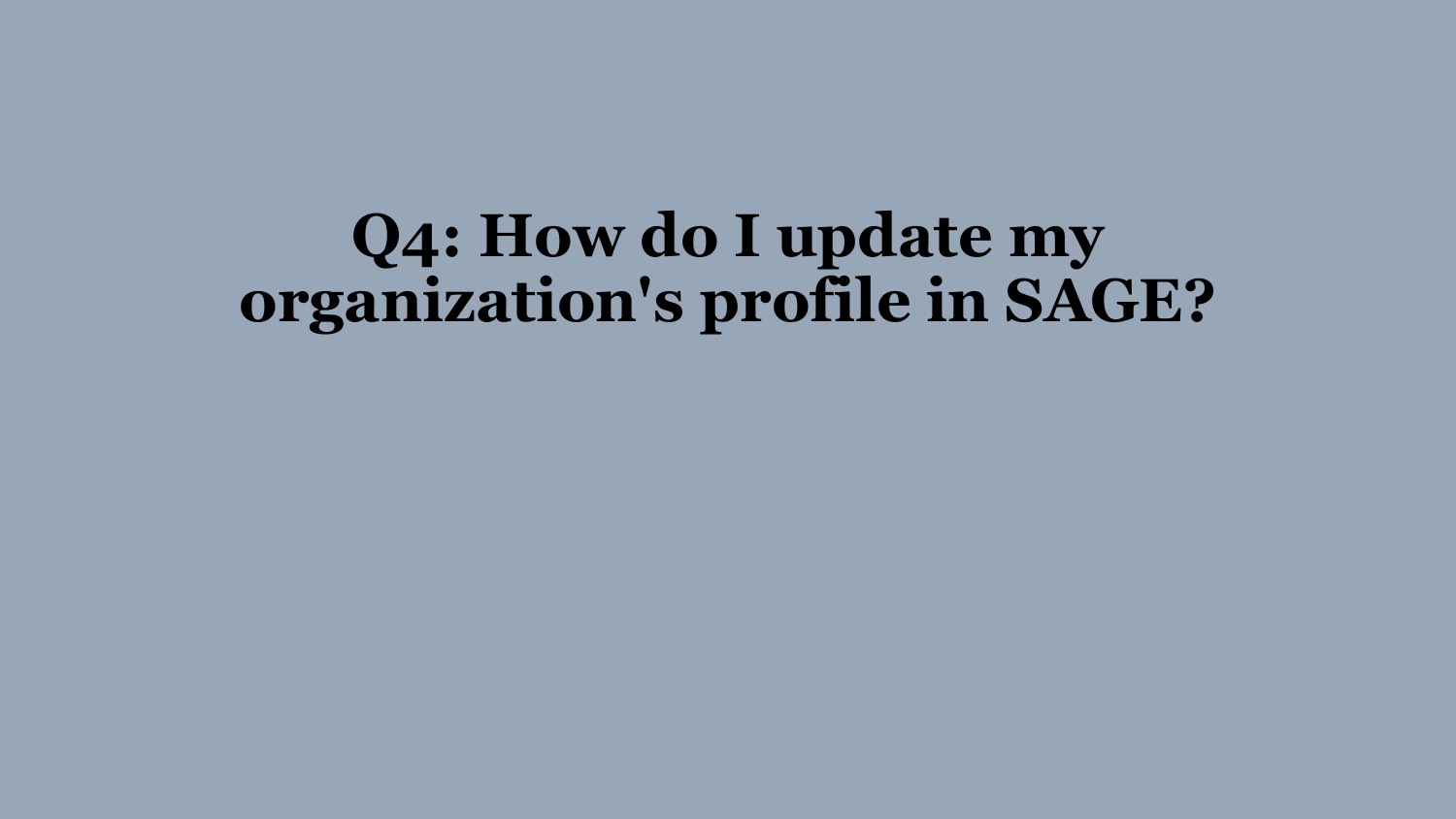### **Q4: How do I update my organization's profile in SAGE?**

Step 1: Login to SAGE and click the "Organization(s)" link.

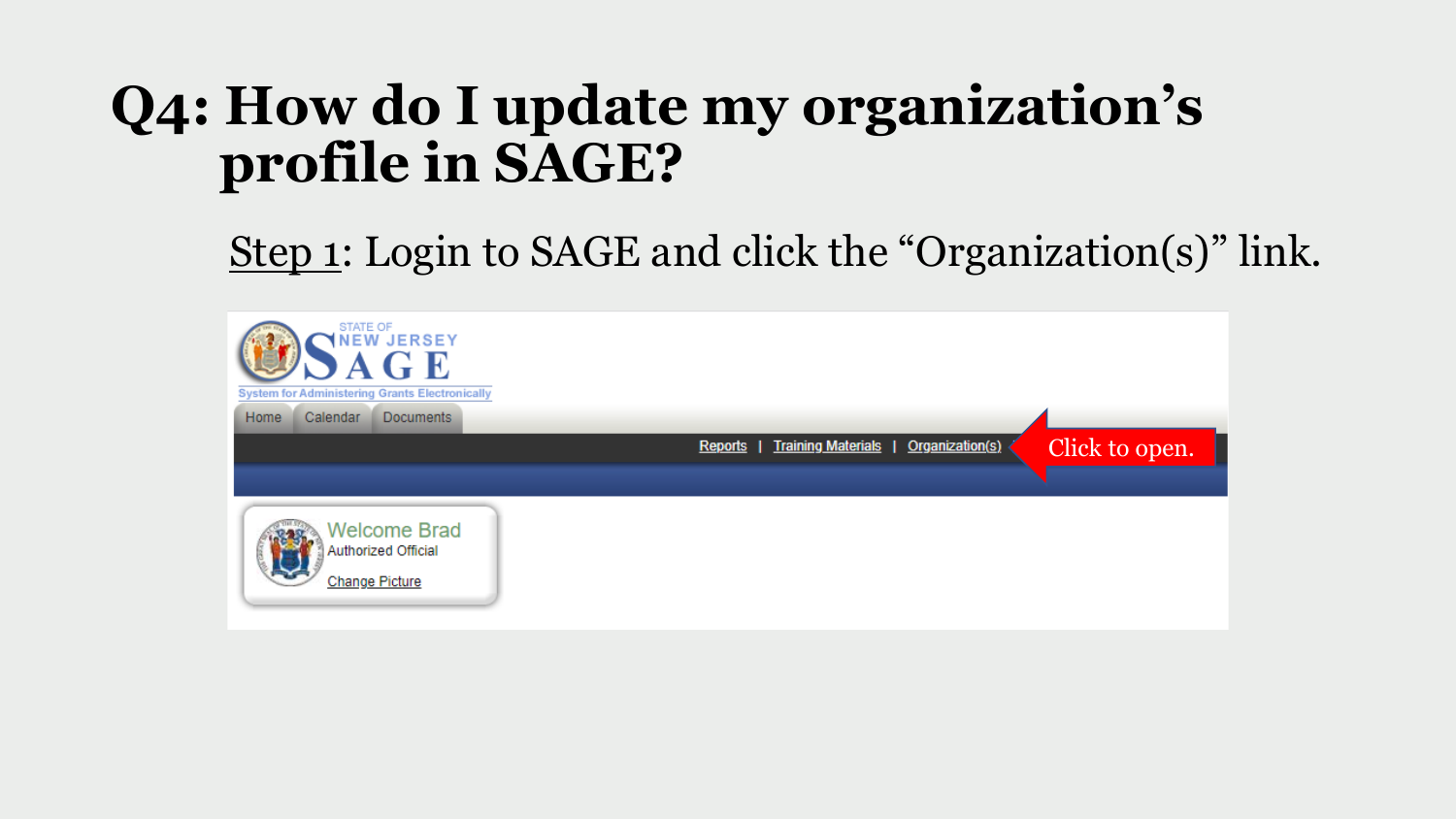### **Q4: How do I update my organization's profile in SAGE?**

Step 2: Update open fields. Phone, fax, email, & website. Contact your granting NJSAGE department for any other updates to the organization.

|                                   | <b>SAVE</b>                                                                                 | b. Click to save. |
|-----------------------------------|---------------------------------------------------------------------------------------------|-------------------|
| $\mathbf \Omega$<br><b>Back</b>   |                                                                                             |                   |
|                                   | Organization - B NJSAGE Test Org 1                                                          |                   |
|                                   | Please complete all the required fields below. Required fields are marked with an $\star$ . |                   |
| Organization Information          | <b>Organization Members</b><br><b>Organization Documents</b><br><b>Organization Details</b> |                   |
| Organization Information          |                                                                                             |                   |
| <b>Name</b>                       | NJSAGE Test Org 1                                                                           |                   |
| Federal Tax I.D.<br><b>Number</b> | <b>SECTION</b>                                                                              |                   |
| <b>DUNS Number</b>                | <b>Contract Contract</b>                                                                    |                   |
| <b>SAM CAGE Code</b>              | <b>STATE</b>                                                                                |                   |
| <b>Unique Entity ID</b>           | <b>STATISTICS</b>                                                                           |                   |
| <b>Address</b>                    | <b>Hole Characterizer</b><br>⋌★                                                             |                   |
| City                              | $\star$ State<br>$\vee$ <b>*</b> ZIP Code<br><b>SCIENTIST</b>                               |                   |
| County                            | $\vee$ *<br>age County                                                                      |                   |
| <b>Phone</b>                      | $\star$ Fax 9985562038<br>9985552038                                                        |                   |
| Email                             | a. Enter data.<br>testemail@noreply.com                                                     |                   |
| Website                           | test.com                                                                                    |                   |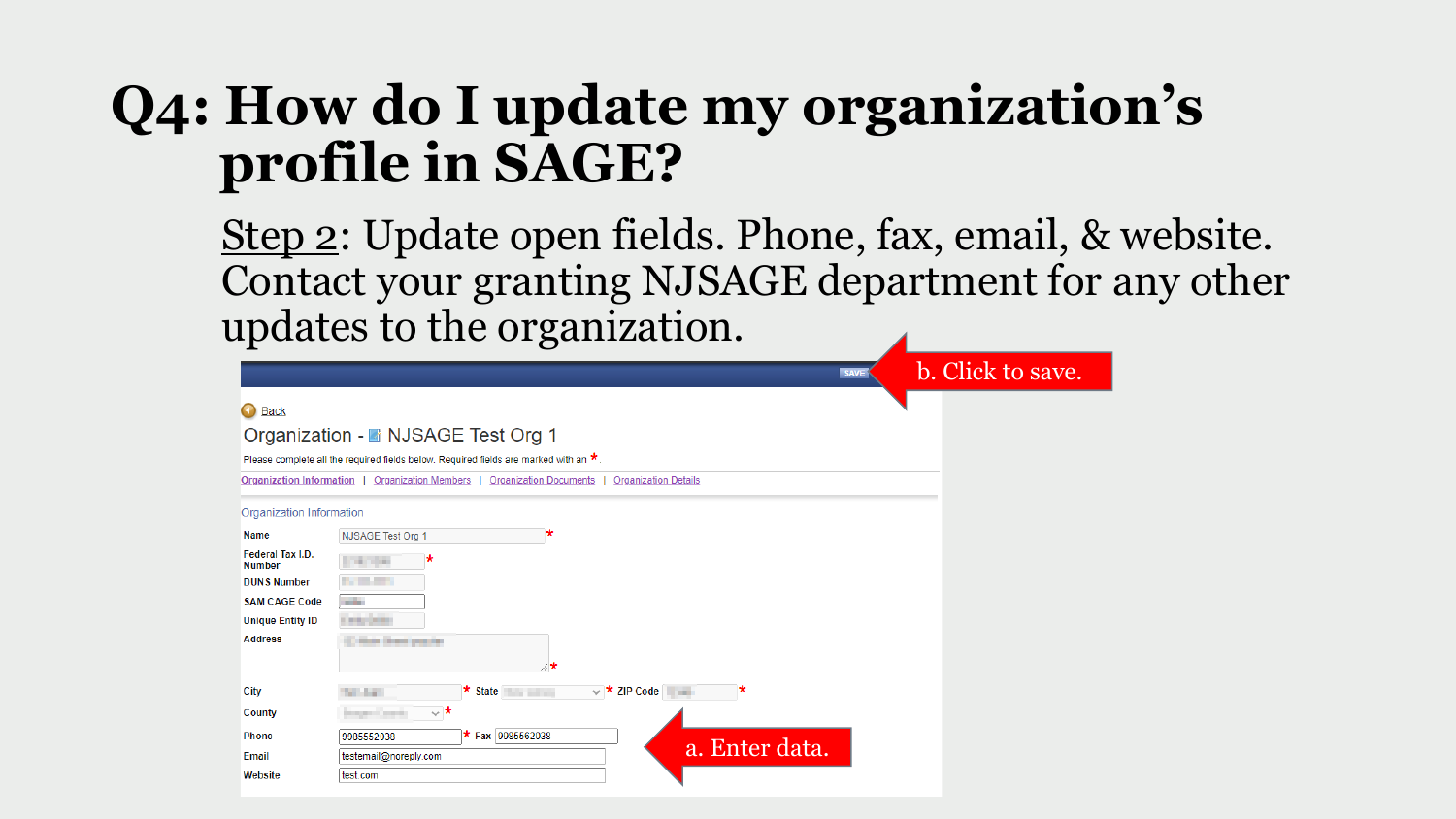# **Q5: How do I update my user profile in SAGE?**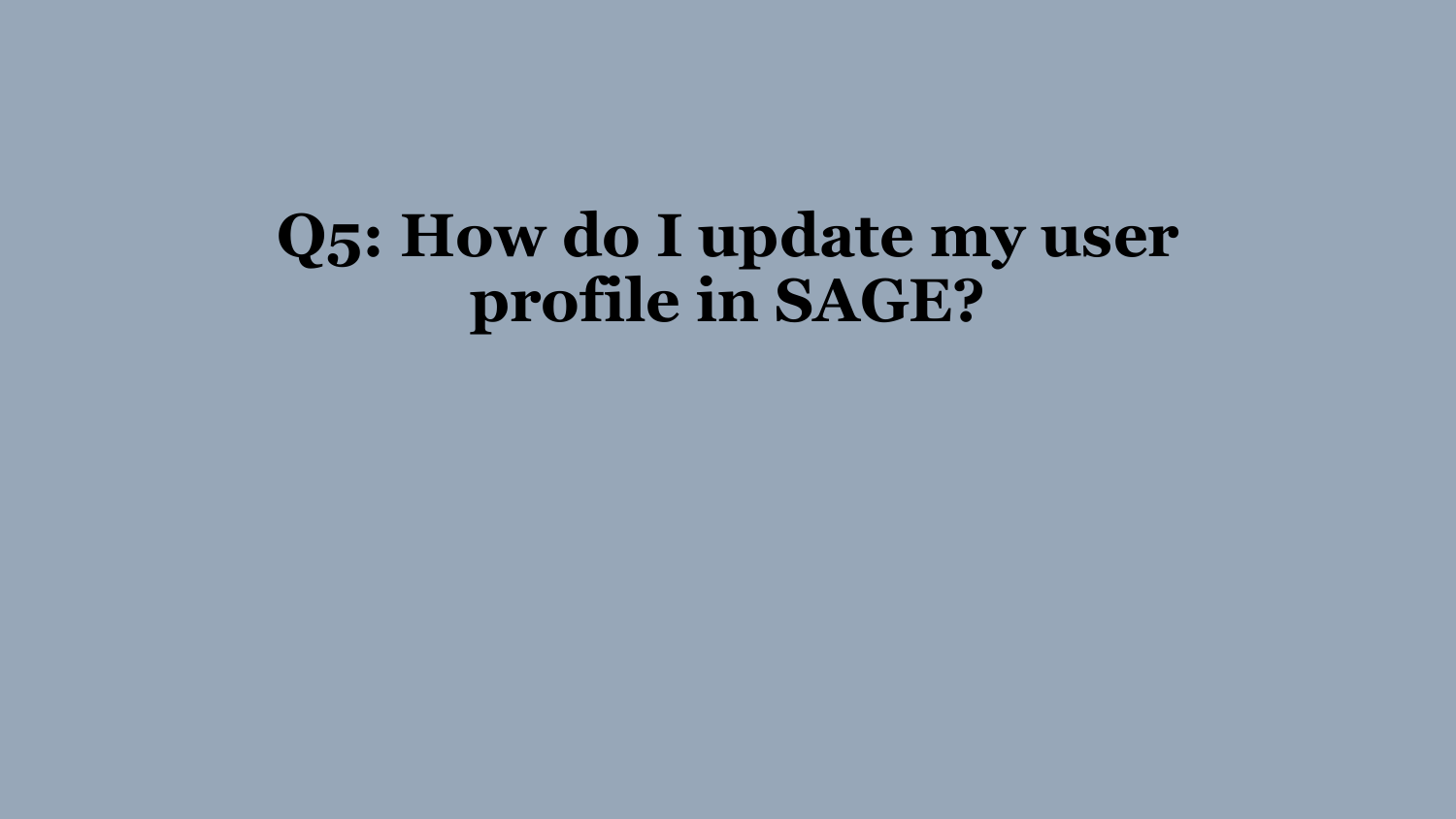### **Q5: How do I update my user profile in SAGE?**

Step 1: Login to SAGE and click the "Profile" link.